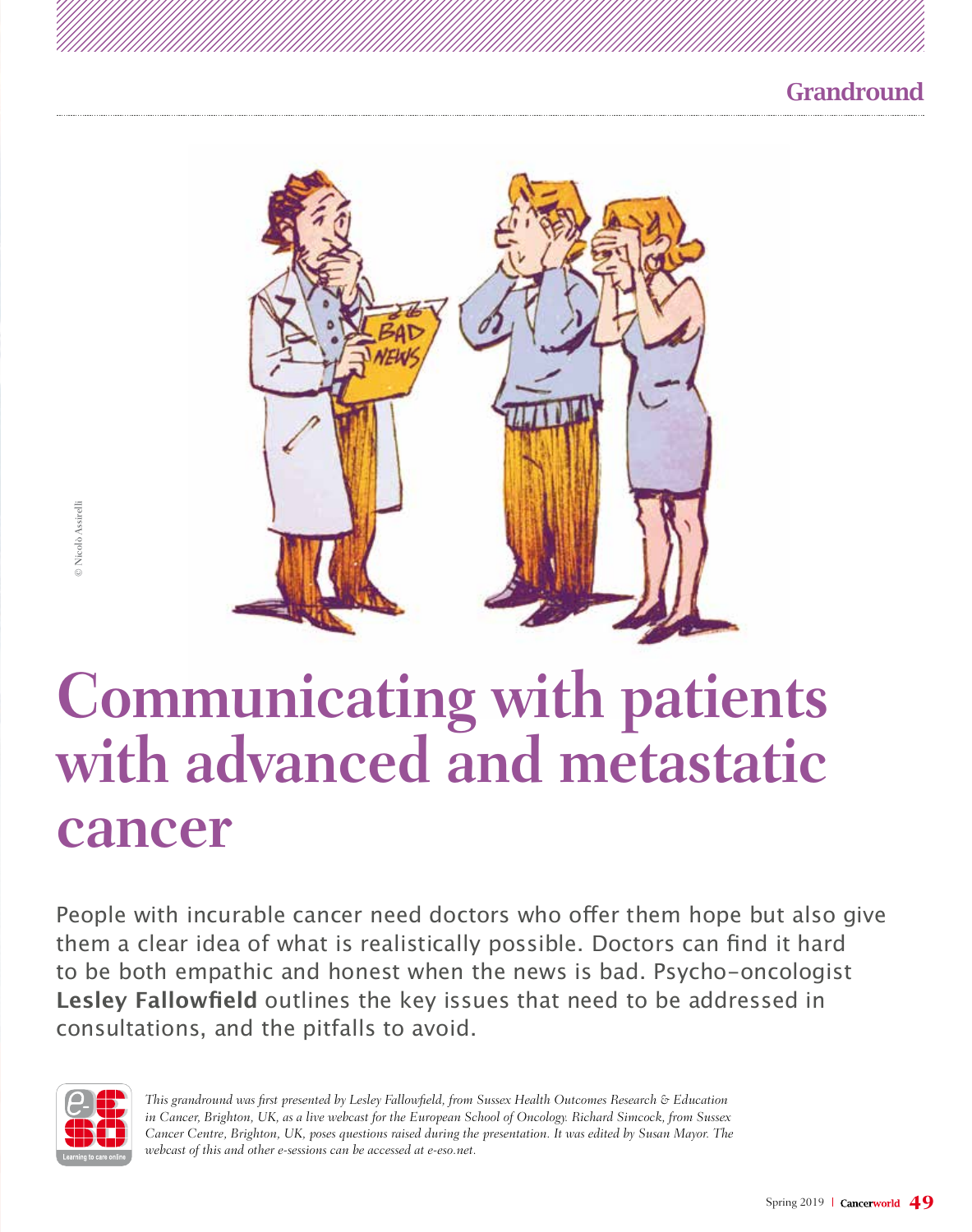What are we doing when<br>
we communicate with<br>
or patients? William<br>
or (1840, 1919) were ated "The we communicate with Osler (1849–1919) suggested, "The practice of medicine is an art, not a trade, not a business; a calling in which your heart will be exercised equally with your head." One of the primary difficulties that clinicians face is achieving this balance.

Apart from the fact that patients deserve to receive good communication from healthcare professionals in any setting, good communication is necessary to ensure they can provide truly educated and informed consent to the management strategies they are offered.

Research has clearly demonstrated the value of effective communication. It is key to providing good clinical care and has beneficial effects on doctor/patient relationships. However, discussing a cancer prognosis and the complexity of modern diagnostics and treatments and therapeutic aims is not always easy.

There are many evidence-based courses to help doctors communicate in a clear, honest and empathic manner, but fewer on how to navigate the boundaries between personal and professional involvement with patients. One of the problems that has become increasingly apparent over the past few years is that encouraging doctors to get closer to the emotional needs of patients and their families puts them at psychological risk.

### Key elements of good communication

Good communication in a clinical setting must include something on the therapeutic intent of treatment, such as palliation or controlling cancer when dealing with metastatic disease. Doctors are required to discuss all available options, including referral for supportive care. It is important to make sure patients understand everything that is involved in their treatment, such as treatment regimens and the visits required. In addition, it is essential to achieve the right balance in talking about the associated risks and harms of treatment compared to the likely benefits, as part of ensuring patients are able to give truly informed consent.

# Encouraging doctors to get closer to the emotional needs of patients puts them at psychological risk

There is growing recognition of the importance of involving patients in decision making; however, this can be quite difficult in practice. The relationship between a patient and doctor is not symmetrical. Doctors have considerable power because of their knowledge, and they do not have to experience the consequences of treatment. A further ethical problem is that it can be difficult to genuinely share decision making with a patient if a doctor has a clear view, from a professional point of view, of what really would be in the patient's best interests. It is also important to bear in mind that it can be difficult for a patient who is sick and anxious to convey their values, and aspects of their lifestyle, that impact on their treatment preferences.

*Question: When you talk about psychological harm to doctors, can you explain the types of harm they might experience?*

*Answer: There has been a lot of work over the past decade looking at the levels of emotional burnout that many oncologists, in particular, experience. This is partly due to the fact that they are generally really empathic people. Doctors can sometimes be criticised for being cool, but some degree of detachment can protect them from being hurt. If you care about your patients you are inevitably going to expose yourself to trauma, particularly when sharing difficult news. However, at least we now talk about these issues and recognise that being truthful and honest can have a personal impact on some doctors. It is no longer seen as a weakness for a clinician to admit that they are finding things emotionally challenging. There are courses and sources of support that doctors can access to help with this. It is important that healthcare professionals are given support so they can provide the best support to patients.* 

### What information do patients want and what do they get?

There is plenty of evidence from surveys around the world that patients generally want more information about their treatment options than they usually receive (*Br J Cancer* 2001, 84:48–51). There are ethical, legal and social imperatives for patients to be more active, autonomous or collaborative rather than passive in decision making, which requires providing them with sufficient information. However, studies across tumour sites over the past 20 years have shown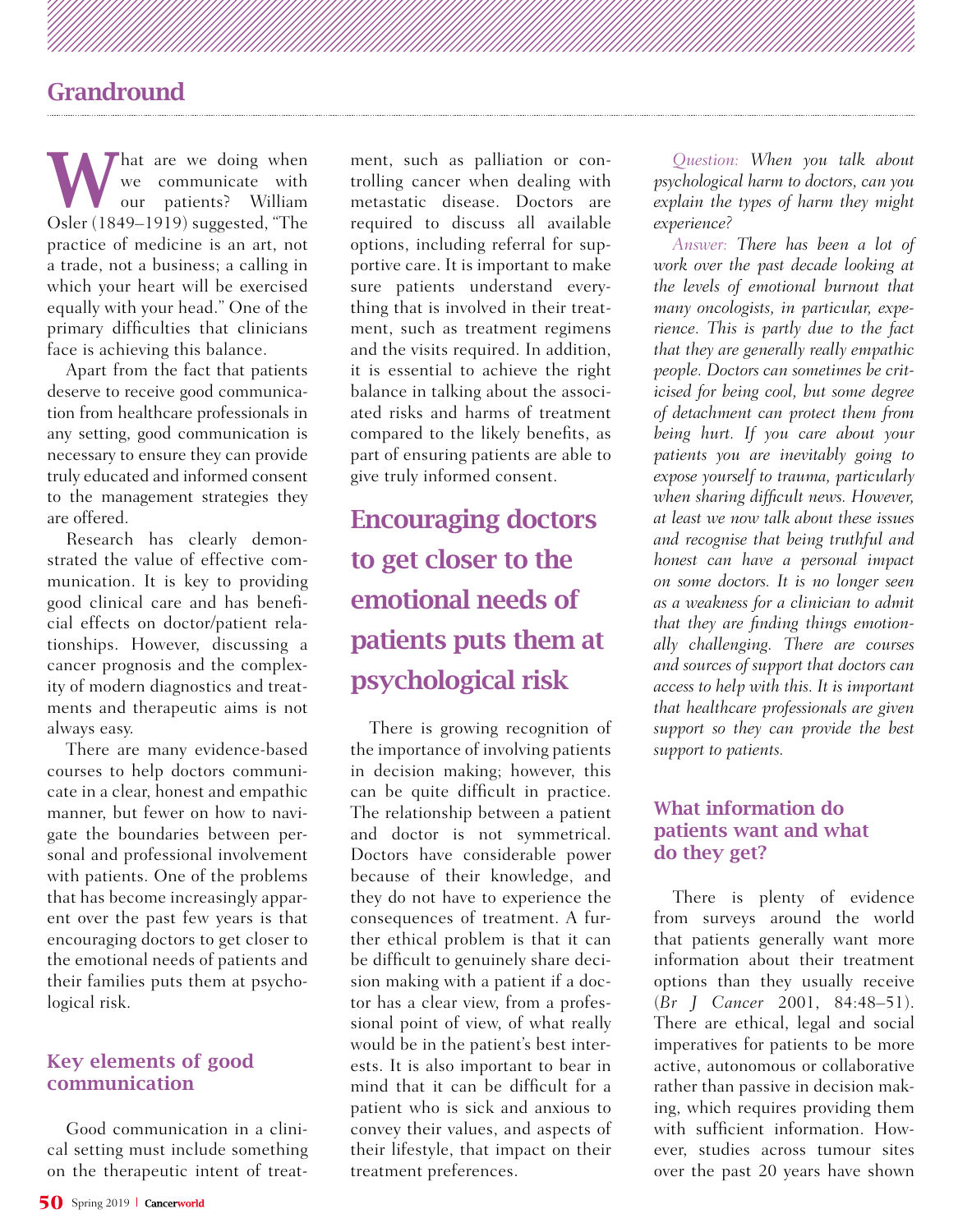a mismatch between the information that patients want and their preferences for decision making, and what actually occurs in practice (*Ann Onc* 2010, 21:114–51).

A study of information preferences in 2,331 UK cancer patients (*Br J Cancer* 2001, 84:48–51) showed that the overwhelming majority of patients (91%) felt they needed to know their week by week progress, with only a small proportion (9%) preferring not to know. There were similarly strong preferences for knowing about the chances of cure (95% vs 5%), about all possible treatments (94% vs 6%) and about all possible sideeffects (97% vs 3%). The researchers recorded the interactions in the clinic and assessed whether patients' pre-stated information preferences had been met. Results showed that, on the whole, they were not.

The type of decision being made influences the level of involvement that patients want. A large US study (*JCO* 2010, 28:4364–70) showed that if there was strong evidence for efficacy regarding the treatment a doctor was about to discuss, then they were very prepared to share control of decision making with the patient. The highest rates of patient control were seen in chemotherapy decisions, while the highest rates of physician control occurred in decisions on surgery and radiation.

There was a strong expectation that, if a discussion was about treatment of metastatic breast cancer, then patient preferences should predominate because the evidence of benefits was more modest and the potential toxicity was high. However, this expectation was not realised at all, and the study revealed low patient control and high physician control in discussions about metastatic disease. Better strategies are clearly needed to engage patients in decisions when treatment is not curative.

Another key factor underpinning decision making is whether lengthier survival is worth treatment side effects. It is important to discuss the survival benefit a patient considers worth gaining to trade off the disadvantages or harms of a treatment. Studies have suggested that patients are willing to accept very high toxicity for minimal benefit. However, much of this research is flawed, being often based on hypothetical scenarios or involving patients who have already survived treatment, which biases the findings. If there is no clear survival benefit with a particular treatment option, then information on quality of life is crucial and may influence patient preferences.

# Better strategies are clearly needed to engage patients in decisions when treatment is not curative

Research has shown that cancer patients value quality of life on a par with length of life. For example, a study involving 459 patients with advanced cancer found that more than half (55%) viewed quality of life and length of life as equally important (*Cancer* 2008, 113: 3459–66). Just over one quarter of patients (27%) saw preservation of quality of life as being their priority, while 18% opted for length of life as their preference. Further findings showed that patients most interested in quality of life had lower cancer-related distress,

while those prioritising length of life were more distressed generally and wanted more supportive and less pessimistic communication styles.

This is interesting because, if a doctor taps into the fact that the patient is very distressed and wants optimistic communication, then there is a strong risk of overemphasising the potential benefits of a treatment and underestimating the possible disadvantages.

### How patients perceive messages

A recent study of 100 patients with locally advanced or metastatic cancer explored their perceptions of the compassion and trust demonstrated in two filmed doctor/patient consultation scenarios (*JAMA Oncol* 2015, 1:176–83). Both scenarios involved patients with advanced cancers who had received several lines of chemotherapy, had a poor performance status, and who were poor candidates for further treatment. The doctors made equal numbers of empathic statements and used similar body language in both scenarios, but the messages being conveyed differed in their level of optimism. The doctor in the first video was explicit about the lack of further options, while the doctor in the second scenario gave vague information about the possibility of some further options if the patient's performance status improved.

The results showed that patients rated the physician's compassion higher after watching the more optimistic video. Just over half (57%) of patients preferred the doctor delivering the more optimistic message, 21% had no preference and 22% preferred the less optimistic message. Higher perceptions of compassion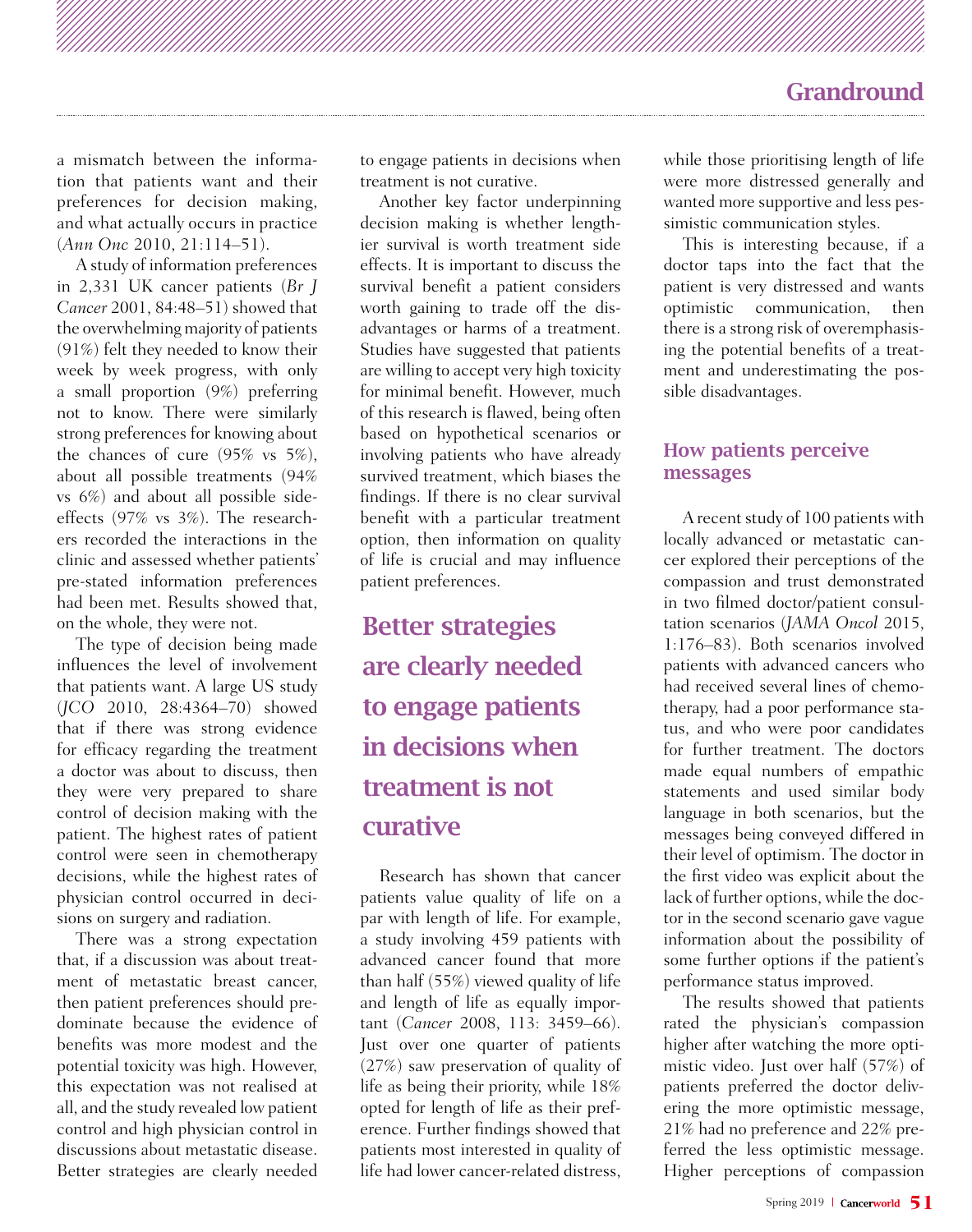were associated with greater trust in the doctor, independent of the message type. These findings demonstrate that communicating in a way that is honest but also compassionate will engender trust in patients, which is reassuring for doctors concerned that sharing difficult information will somehow lose a patient's trust.

*Question: Given that the research showed some patients preferred a more optimistic message while others preferred a less optimistic approach, is there any value in trying to determine a patient's preference before having a consultation?*

*Answer: Doctors with good communication skills can usually work this out. In addition, with the exception of patients who initially present with metastatic disease, oncologists usually already know a patient with advanced cancer, and have already built up a relationship and understanding of how they prefer to receive information. An even more important issue is that one can always be optimistic and positive about situations that can potentially be improved, such as reassuring the patient that the team will manage their pain better or look for ways to increase their appetite.*

*Comment: It reminds me of something I was told early in my career, 'Never tell a patient there's nothing you can do.'*

### Challenges within the doctor/patient relationship

There are several challenges that affect the relationship between a doctor and patient. Healthcare policy in different countries affects the throughput of patients, potentially leading to very busy clinics, with targets and cost-containment

impacting on the amount of time available to spend with each one. Patients' expectations have a major impact on communication during consultations, particularly when they have seen the possibility of new 'wonder drugs' in the media. Doctors have to manage a great deal of misinformation from the media and the Internet, which can use up consultation time. Access to novel therapies can also be variable, affecting the options that may be discussed.

# Patients' expectations have a major impact on communication during consultations

Another factor now affecting the doctor/patient relationship is that most doctors now use computers to make notes during a consultation. A very interesting paper, 'You, me and computer makes three' (*J Gen Intern Med* 2015, 30:1–2), explored how the presence of a computer makes dyadic exchanges more complicated. The challenge of truth telling is a further crucial issue in effective communication between doctors and patients.

### Key aspects of effective communication

Patients need more honest information about the therapeutic intent of treatment than is generally realised. Information should be delivered in a kindly, well-paced and non-patronising manner that is appropriate for the individual. The danger of failing to provide patients

with sufficient information is that they then become easy prey for charlatans trying to sell treatments on the Internet.

#### *Censoring of information*

Doctors often try to 'protect' patients from sad and bad news, particularly regarding prognosis, based on the well-intentioned but misguided notion that what a patient does not know will not harm them.

There is an expectation that patients will ask if they want to know, which commonly they do not, and that sharing difficult news may cause them unnecessary emotional distress or make them lose hope and not enjoy the time they have left.

Thinking that a patient may lose hope if given accurate information is based on the assumption that hope is solely centred around cure and so truthful disclosure will destroy this. However, this is unethical. Preservation of unrealistic hope prevents energies being directed towards realistic, achievable goals and hopes. It is important that doctors consider whether it is ethical to encourage physically weak and exhausted patients to keep fighting for implausible outcomes.

Doctors may consider that outcomes are too difficult to predict with accuracy, so are better not discussed. Modern western cultures have a tendency to deny death and focus on new medical advances. This results in healthcare professionals and patients harbouring unrealistic expectations about the likely therapeutic benefits of modern medicine.

Failure to prognosticate not just about unpredictability. Research suggests that the accu-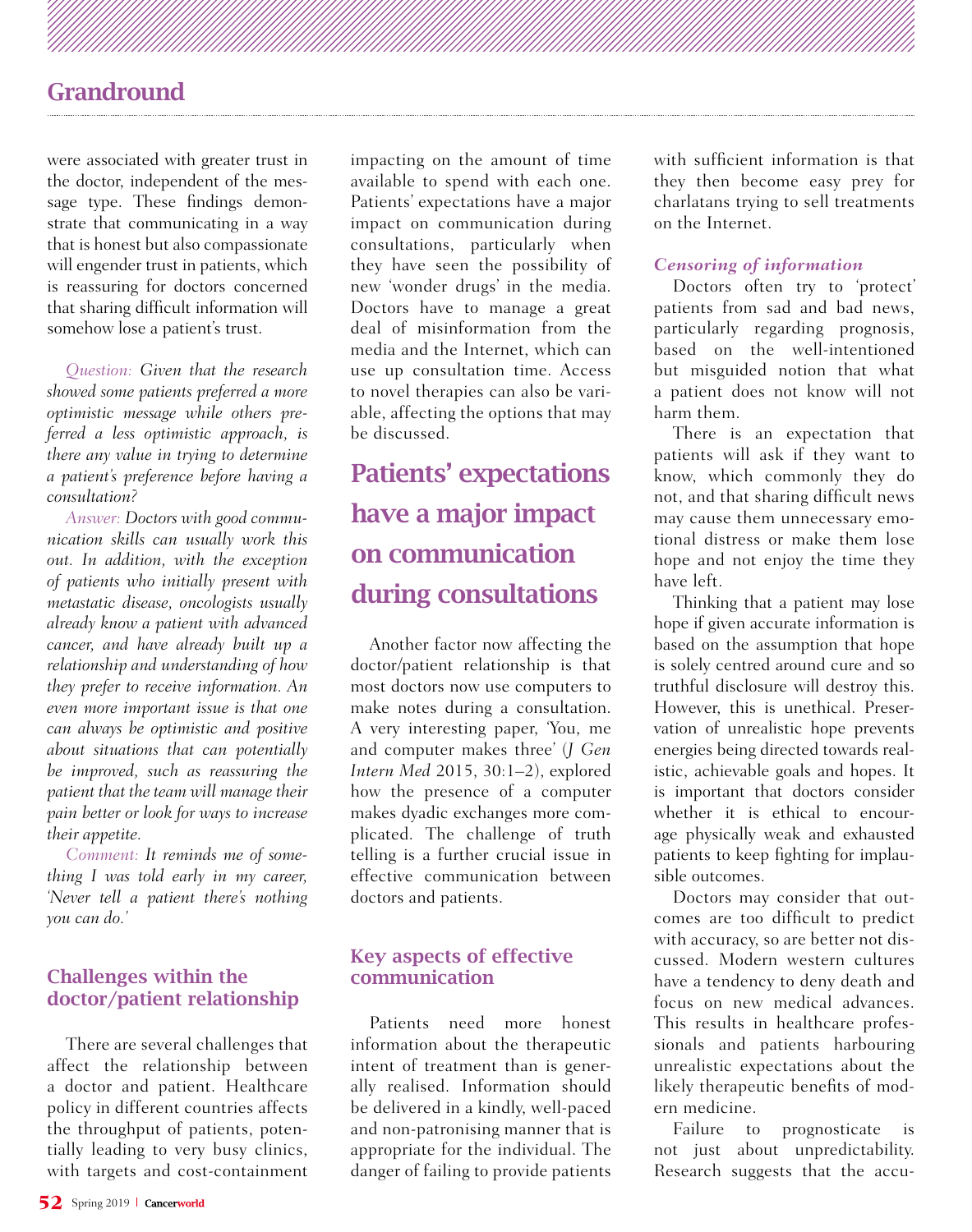racy of clinicians' predictions for prognosis is poor, with errors being almost always (90%) in an optimistic direction. There is evidence to show that the better a doctor knows a patient, in terms of length and intensity of contact, the more likely they are to overestimate survival (*BMJ* 2000, 320:469). These factors mean that doctors sometimes adopt 'doing something' behaviours rather than focusing on the honest but painful conversations that are needed.

#### *Ensuring patients understand the benefits of treatment*

When discussing new drug options with patients, it is important to remember that many have been approved based on progression-free survival (PFS) data without having demonstrated increased overall survival.

Discussions should help patients to be clear on what progressionfree survival means and the therapeutic intent of the treatment they are being offered, checking their goals and priorities and the tradeoff between toxicity, quality of life and survival.

A study of consultations between 32 oncologists and 90 patients with a range of metastatic cancers showed that the therapeutic aims of offering drugs that improve only PFS are generally misunderstood by patients, and oncologists may be overly optimistic about likely benefits (*Support Care Cancer* 2017, 25:237–44).

After consultations, only 4 of the 90 patients recalled any explanation of the therapeutic aim or PFS for the new drug treatment their oncologist had discussed with them; 57% had 'no idea' or were 'unclear' what PFS meant,

### **Personal and professional boundaries**

*"I find it hard to be truthful about prognosis with patients I like" "If I am too empathic I cannot make objective decisions"*



not truthful about prognosis

not objective if empathic

A survey of young oncologists found that many doctors feel that having an empathic relation with their patients makes it harder for them to be objective about, and communicate clearly, information that could be upsetting.

Source: L Fallowfield et al (2014) Lancet Oncol 15:1423-24

32% knew it was about 'controlling cancer' and 11% said it was about 'extending life'.

From the oncologists' perspectives, the benefits they expected with treatment often exceeded trial results. They predicted no likely benefit or uncertainty for 44/90 (49%) of patients who were nevertheless prescribed treatment. Just over half (51%) of patients said that palliative care options were not discussed with them.

There can be a mismatch between what oncologists believe they have said in a consultation and what patients believe they have heard. A study of 50 consultations found that clinicians said they discussed prognosis in half of cases (25/50) (*JCO* 2011, 29:61–68). However, only 12%

of patients (6/50) said it was discussed. Observers of the consultations reported hearing prognosis discussed in 20% (10/50) of cases.

*Question: Is there a hope from clinicians that the patient in front of them will outperform the median in terms of benefit from treatment?*

*Answer: That's probably true, but the median survival comes from clinical trial data in patients fulfilling the stringent eligibility criteria, while patients in real-life clinical practice may have comorbidities*

A survey of 338 young oncologists conducted in 2014 for a workshop run by the European Society for Medical Oncology showed the blurring of personal and professional boundaries (see figure).